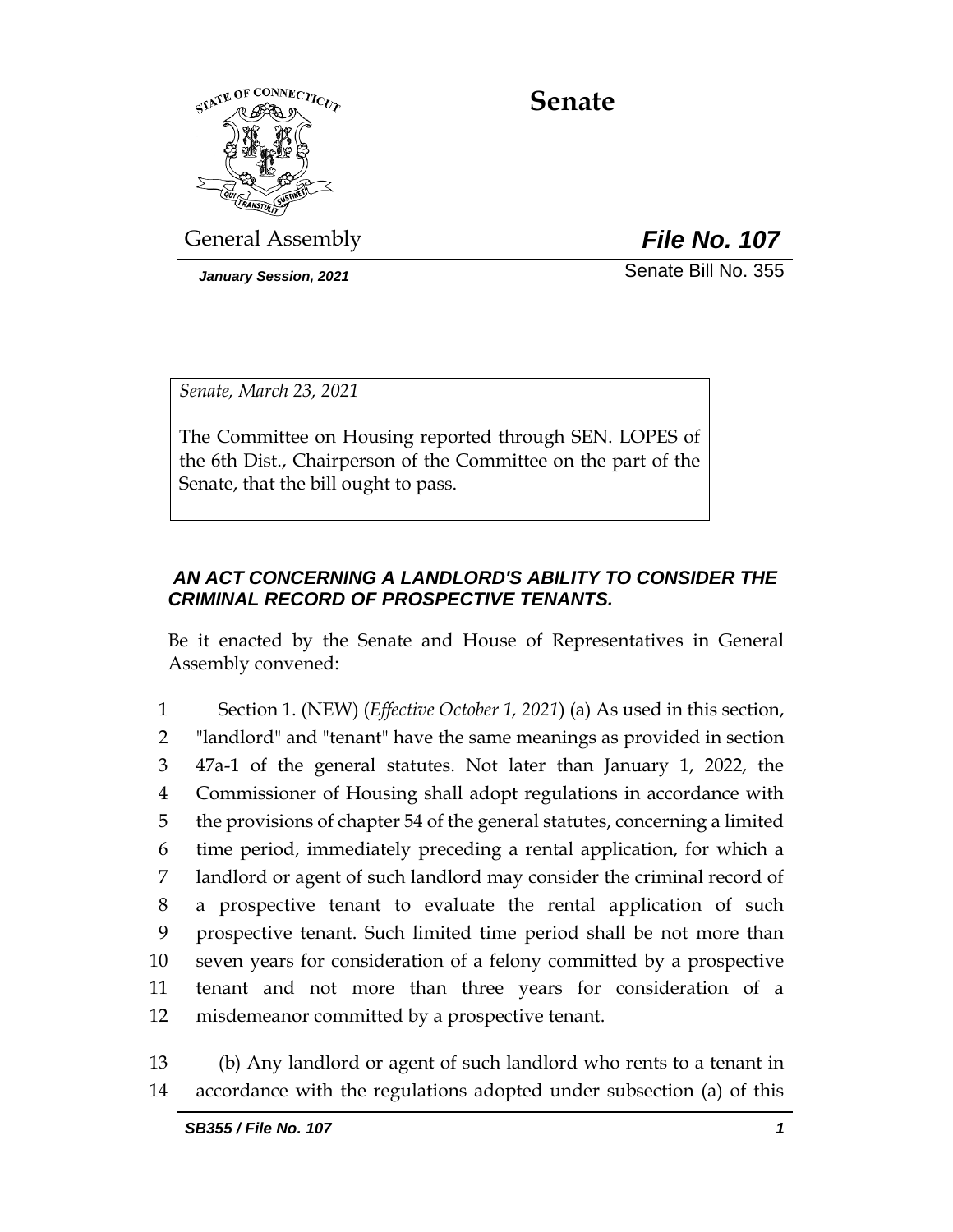section shall be immune from any civil liability for any damage or injury arising from any subsequent criminal act of such tenant, unless such landlord or agent of such landlord was a conspirator, accomplice or otherwise complicit in such criminal act.

 Sec. 2. Section 8-45a of the general statutes is repealed and the following is substituted in lieu thereof (*Effective January 1, 2022)*:

 A housing authority, as defined in subsection (b) of section 8-39, in determining eligibility for the rental of public housing units may establish criteria and consider relevant information concerning (1) an applicant's or any proposed occupant's history of criminal activity, during the time period established under section 1 of this act and in accordance with the regulations adopted under section 1 of this act, involving: (A) Crimes of physical violence to persons or property, (B) crimes involving the illegal manufacture, sale, distribution or use of, or possession with intent to manufacture, sell, use or distribute, a controlled substance, as defined in section 21a-240, or (C) other criminal acts which would adversely affect the health, safety or welfare of other tenants, (2) an applicant's or any proposed occupant's abuse, or pattern of abuse, of alcohol when the housing authority has reasonable cause to believe that such applicant's or proposed occupant's abuse, or pattern of abuse, of alcohol may interfere with the health, safety or right to peaceful enjoyment of the premises by other residents, and (3) an applicant or any proposed occupant who is subject to a lifetime registration requirement under section 54-252 on account of being convicted or found not guilty by reason of mental disease or defect of a sexually violent offense. In evaluating any such information, the housing authority shall give consideration to the time, nature and extent of the applicant's or proposed occupant's conduct and to factors which might indicate a reasonable probability of favorable future conduct such as evidence of rehabilitation and evidence of the willingness of the applicant, the applicant's family or the proposed occupant to participate in social service or other appropriate counseling programs and the availability of such programs.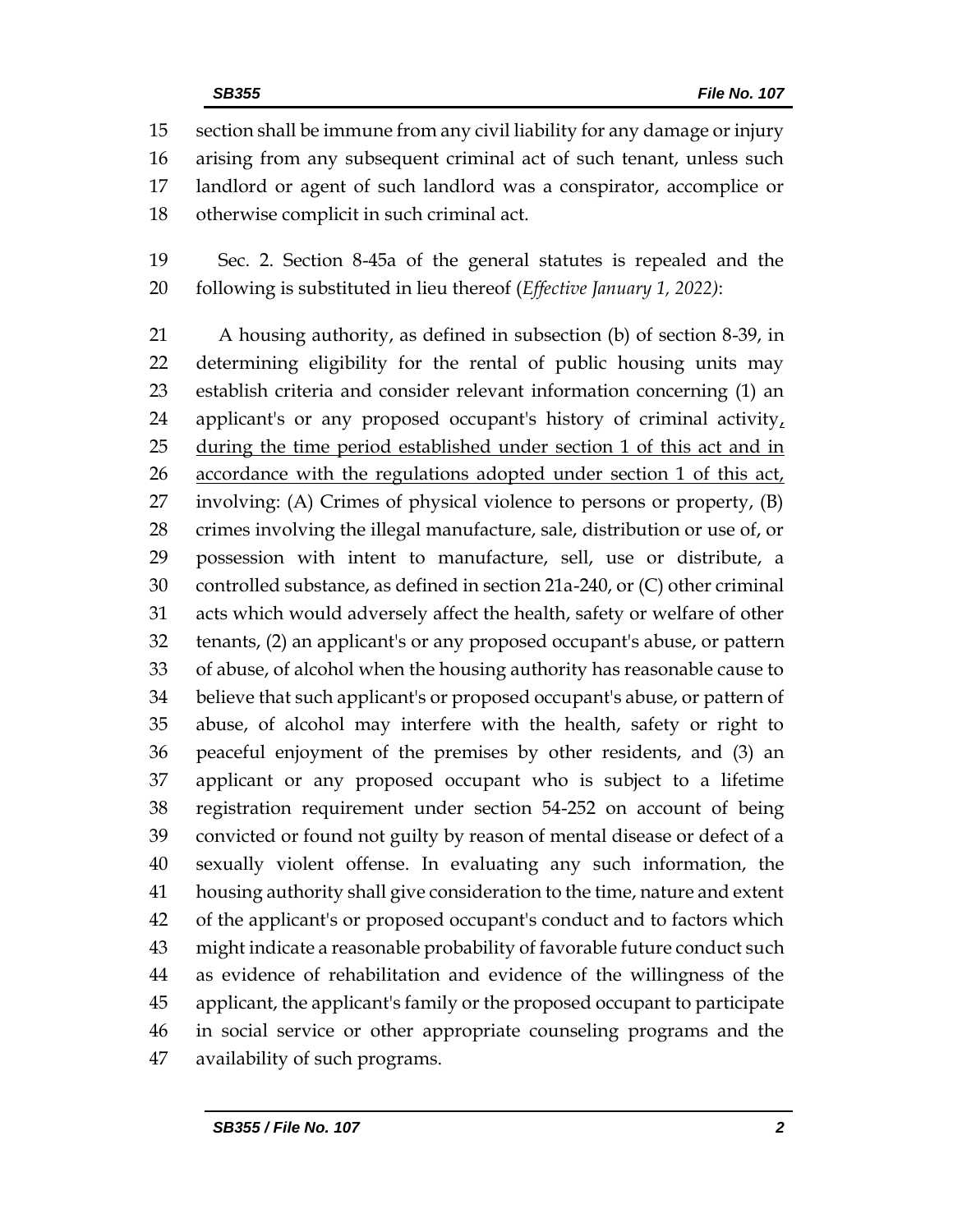This act shall take effect as follows and shall amend the following sections:

| Section 1         | October 1, 2021 | New section |
|-------------------|-----------------|-------------|
| Sec. <sup>o</sup> | January 1, 2022 | $8-45a$     |

*HSG Joint Favorable*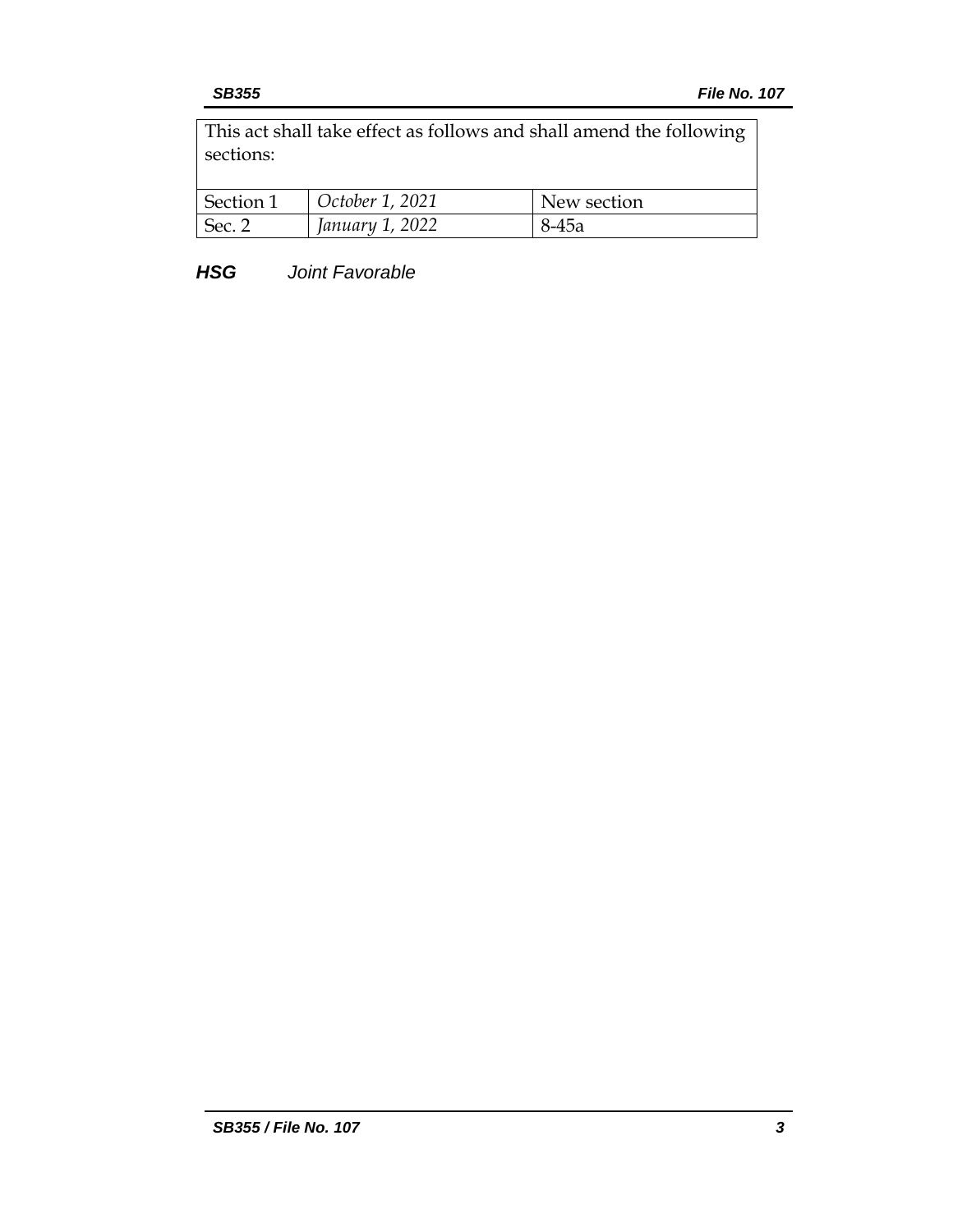*The following Fiscal Impact Statement and Bill Analysis are prepared for the benefit of the members of the General Assembly, solely for purposes of information, summarization and explanation and do not represent the intent of the General Assembly or either chamber thereof for any purpose. In general,*  fiscal impacts are based upon a variety of informational sources, including the analyst's professional *knowledge. Whenever applicable, agency data is consulted as part of the analysis, however final products do not necessarily reflect an assessment from any specific department.*

## *OFA Fiscal Note*

### *State Impact:*

| <b>Agency Affected</b> | <b>Fund-Effect</b> | FY 22 \$ | FY 23 \$ |
|------------------------|--------------------|----------|----------|
| Department of Housing  | GF - Potential     | Up to    | None     |
|                        | Cost               | 50,000   |          |

Note: GF=General Fund

### *Municipal Impact:* None

### *Explanation*

There is a potential cost of up to \$50,000 to the Department of Housing (DOH) for the development of regulations required under the bill, to the extent that DOH must contract out legal work in order to adopt the regulations by January 1, 2022.

### *The Out Years*

There is no fiscal impact in the out years.

*Sources: Department of Housing*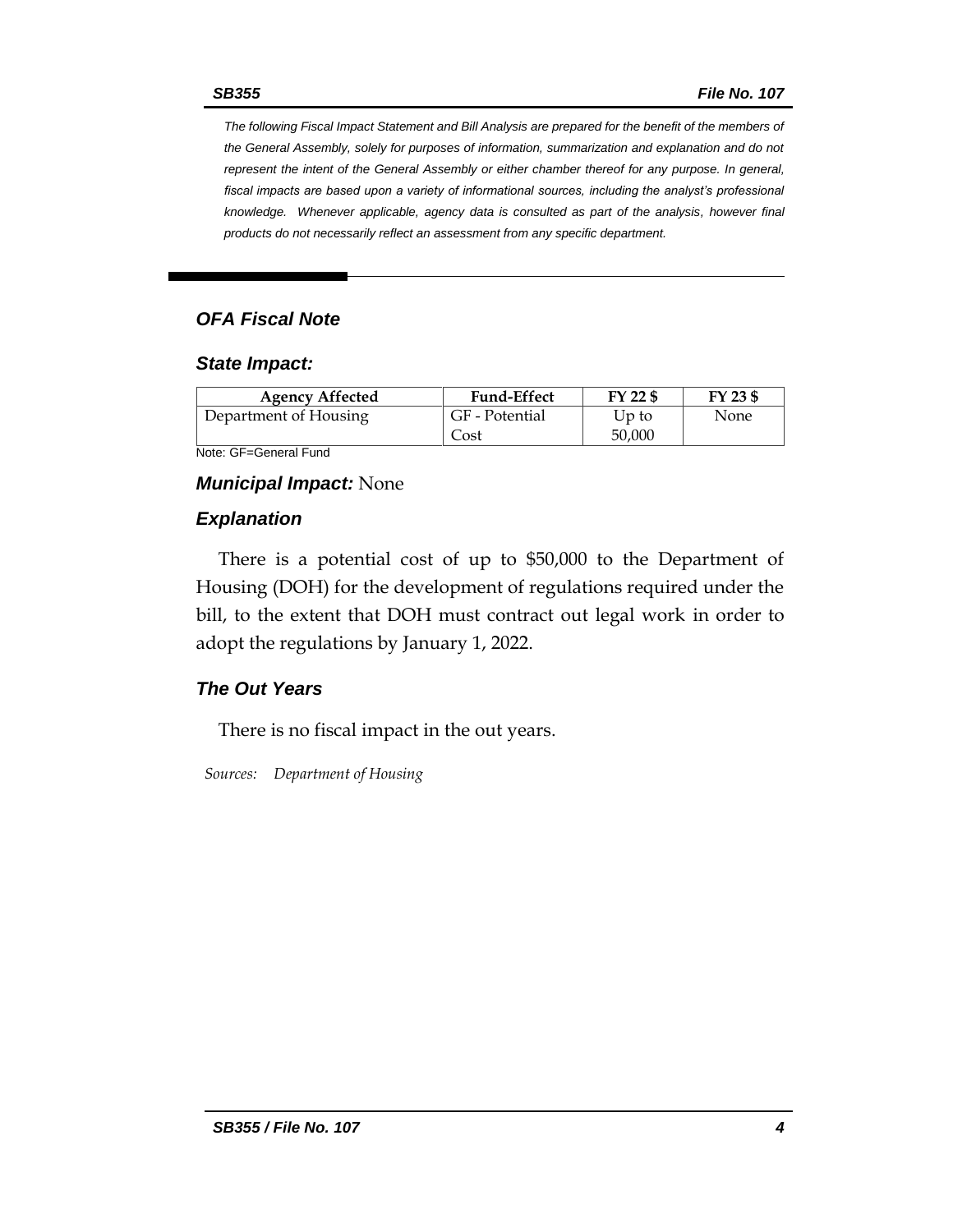# **OLR Bill Analysis**

**SB 355**

# *AN ACT CONCERNING A LANDLORD'S ABILITY TO CONSIDER THE CRIMINAL RECORD OF PROSPECTIVE TENANTS.*

# **SUMMARY**

This bill requires the Department of Housing (DOH) commissioner to adopt regulations, by January 1, 2022, establishing the time period immediately preceding a rental application during which landlords and housing authorities may consider a prospective tenant's criminal record in evaluating his or her application. Under the bill, a landlord's or housing authority's limited lookback period of a prospective tenant's criminal history cannot exceed (1) seven years for consideration of a felony offense or (2) three years for consideration of a misdemeanor offense.

Additionally, the bill grants landlords, or their agents, who comply with the new limited criminal lookback periods immunity from civil liability for damage or injury caused by a tenant's subsequent criminal acts, so long as the landlord or agent was not a conspirator, an accomplice, or otherwise complicit in the crime.

EFFECTIVE DATE: October 1, 2021, except the housing authority provision is effective January 1, 2022.

# **HOUSING AUTHORITIES**

Under current law, housing authorities receiving state assistance may consider the criminal record of an applicant for public housing when the record involves (1) physical violence to people or properties; (2) the manufacture, sale, distribution, or use of controlled drugs; or (3) acts that would adversely affect other tenants' health, safety, or welfare. Under the bill, housing authorities may only consider such crimes that occur during the limited criminal lookback periods DOH establishes.